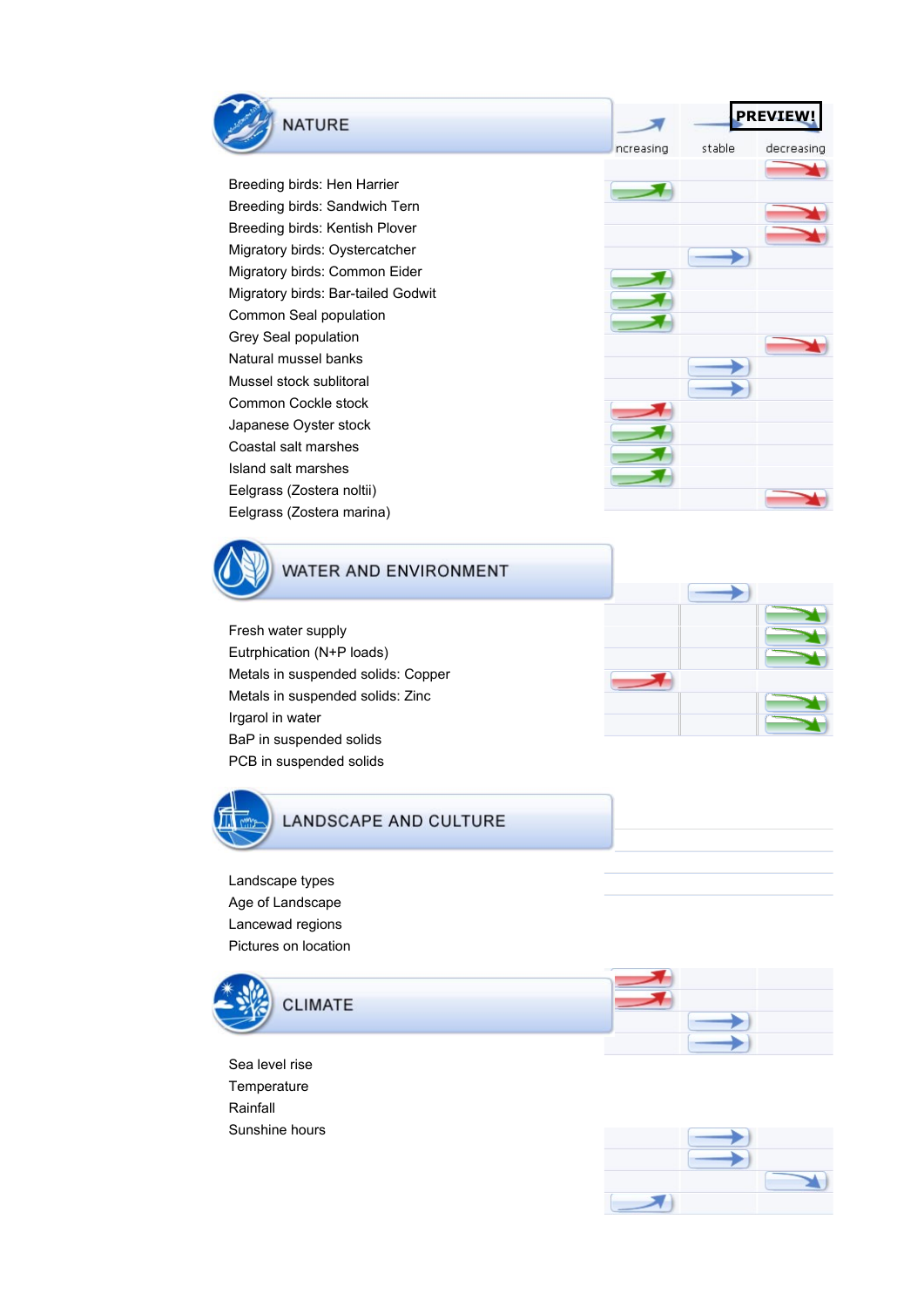

Area municipalities Wadden Sea Area Wadden Sea Population development municipalities Employment: WW-benefits Employment: jobs Disposabel income





Gas extraction Wadden Sea area Total wind power installed in Wadden Sea Provinces Sand extraction Shells extraction Salt mining Wadden Sea area





Goods transport by shipping in habours Aviation Ameland en Texel Fairway maintenance



Mussel seed fishery in spring and autumn Shrimp fishery Hand cockle fishery



TOURISM AND RECREATION

Lock passages recreation ships Mud walking, organized



Ammunition use army Marnewaard Army Fly movements Vliehors Use of SAR helicopters